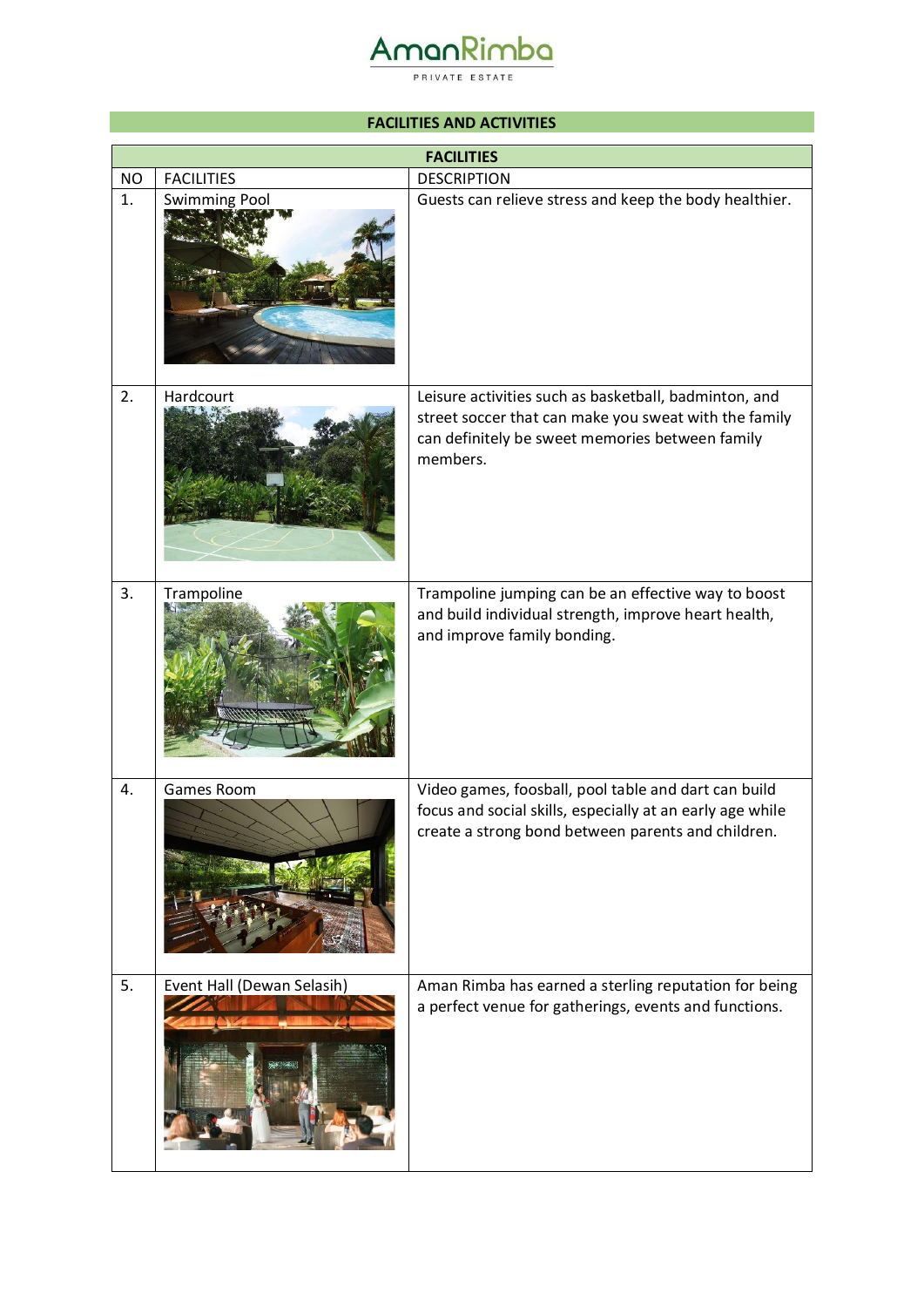| vma<br>▃ | $\mathbf{r}$ |
|----------|--------------|
|          |              |

PRIVATE ESTATE

|           | <b>FACILITIES</b> |                                                                                                                                         |  |
|-----------|-------------------|-----------------------------------------------------------------------------------------------------------------------------------------|--|
| <b>NO</b> | <b>FACILITIES</b> | <b>DESCRIPTION</b>                                                                                                                      |  |
| 6.        | Karaoke           | Create grounds resounding with peals of laughter<br>from the retelling of old stories, through to karaoke<br>sessions of old favorites. |  |
| 7.        | <b>BBQ Pit</b>    | It's a perfect time to do a barbecue under the starry<br>sky.                                                                           |  |
| 8.        | Nursery           | ** Will update soon.                                                                                                                    |  |
| 9.        | Surau             | ** Will update soon.                                                                                                                    |  |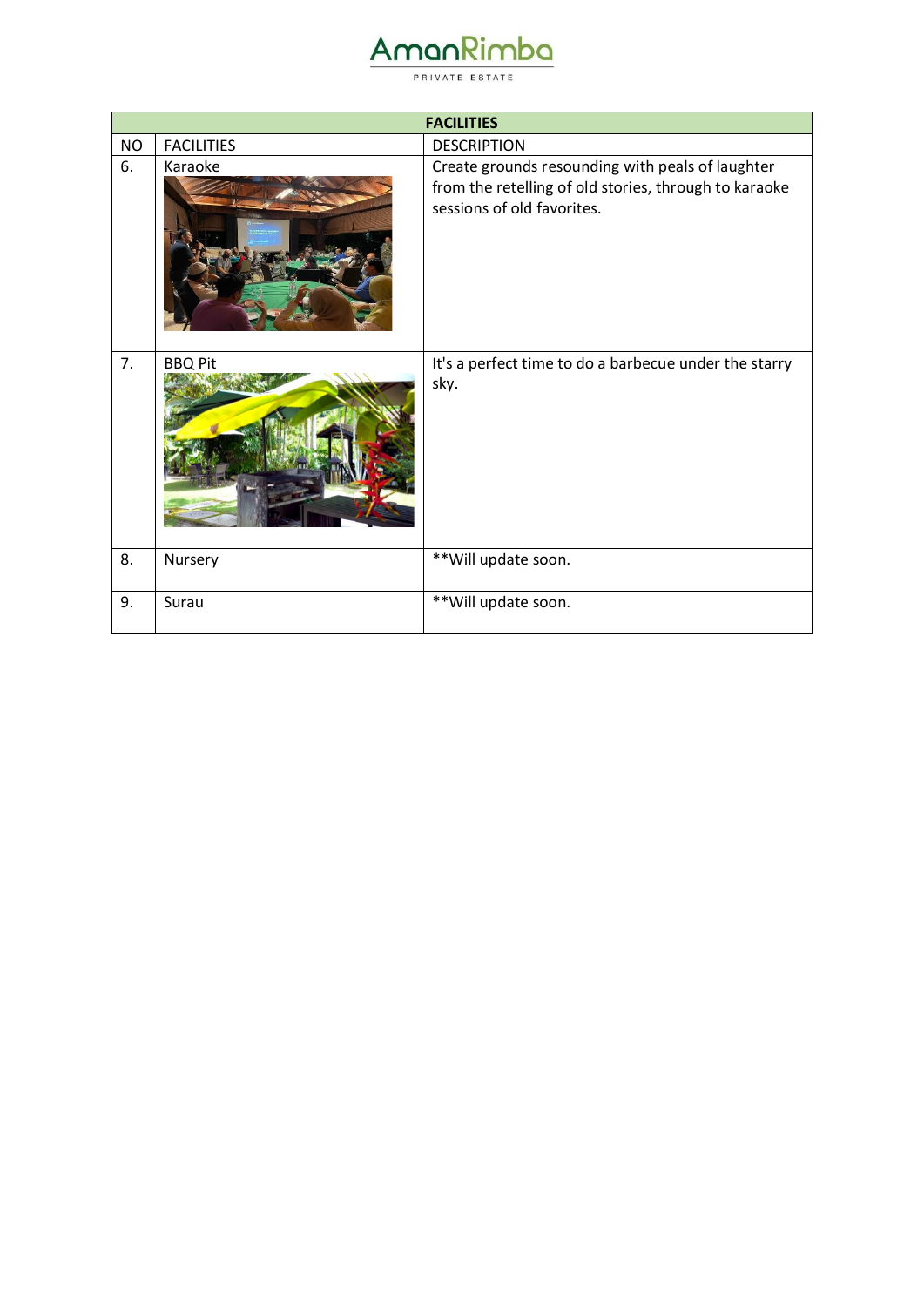| AMOOKIM |  |
|---------|--|
|         |  |

PRIVATE ESTATE

|                 | <b>ACTIVITIES</b>                         |                                                                                                                                                  |  |
|-----------------|-------------------------------------------|--------------------------------------------------------------------------------------------------------------------------------------------------|--|
| <b>NO</b><br>1. | <b>FACILITIES</b><br><b>River Dipping</b> | <b>DESCRIPTION</b><br>The gentle Sungai Benus flows just outside the Aman<br>Rimba property line, and is perfect for those looking for<br>a dip. |  |
| 2.              | <b>Fish Feeding</b>                       | Guests are welcome to feed our fishes. Please see our<br>manager to get the right food supply.                                                   |  |
| 3.              | Cycling                                   | We have recreational bicycles available for those who<br>want to explore the Aman Rimba grounds or the<br>cycling paths along the riverbank.     |  |
| 4.              | <b>Creative Arts</b>                      | Spend endless hours capturing the beauty of Aman<br>Rimba via photography, drawing and painting.                                                 |  |
| 5.              | Mini Library                              | Large selection of books from the personal collection of<br>the owners, housed in Villa Sireh.                                                   |  |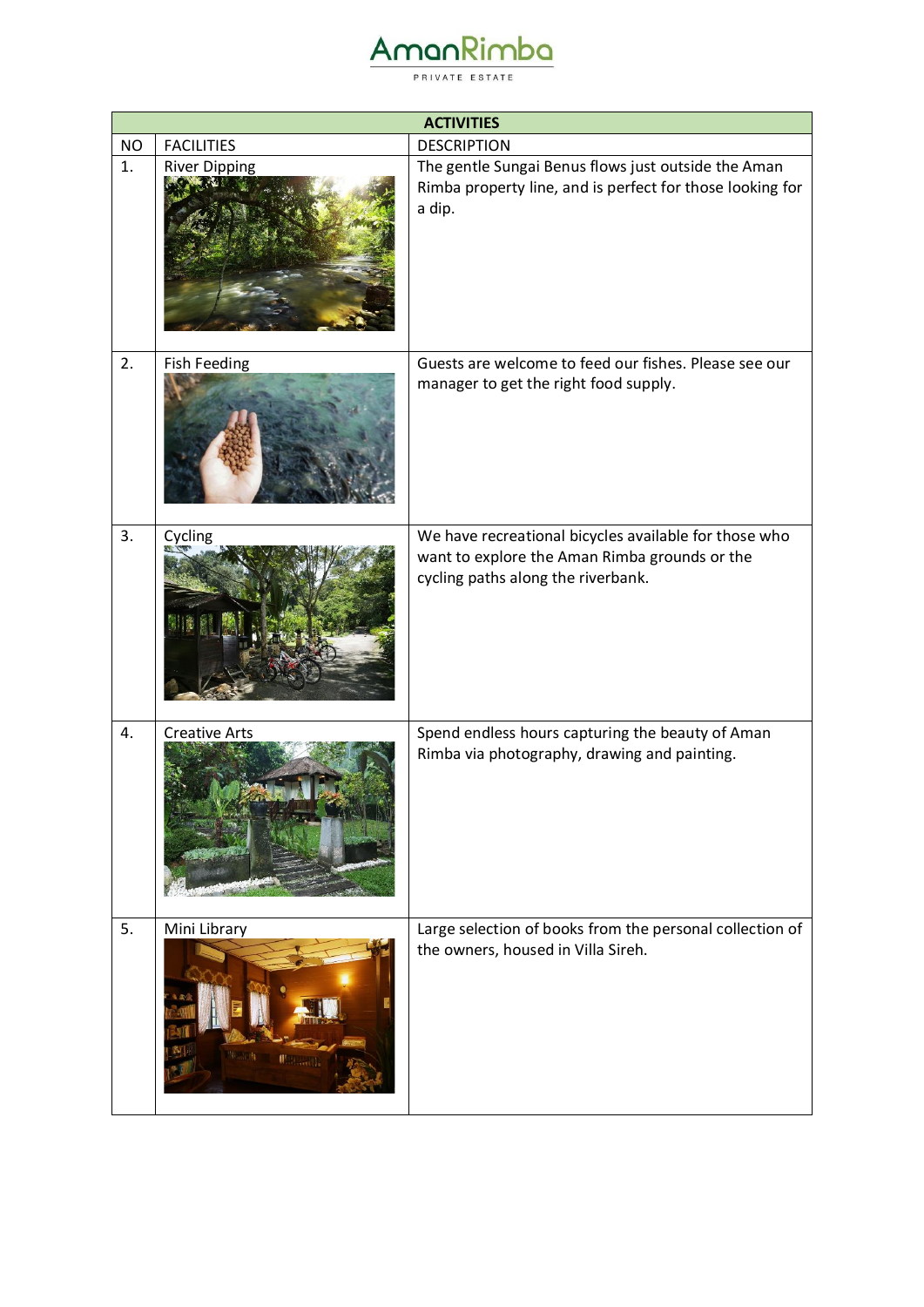## AmanRimba

PRIVATE ESTATE

| <b>ACTIVITIES</b> |                     |                                                            |  |
|-------------------|---------------------|------------------------------------------------------------|--|
| NO                | <b>ACTIVITIES</b>   | <b>DESCRIPTION</b>                                         |  |
| 6.                | Paddle Boat         | Boating provides everyone with the chance to escape        |  |
|                   |                     | their daily routines temporarily while learn about         |  |
|                   |                     | water safety and having fun.                               |  |
| 7 <sub>1</sub>    | <b>Fishing</b>      | There is no losing in fishing. You either catch or you     |  |
|                   |                     | learn. Either way, it's better than work.                  |  |
|                   |                     |                                                            |  |
| 8.                | <b>Fruit Fiesta</b> | Like it or not, with green spikes and yellowish flesh, the |  |
|                   |                     | Durian fruit is a national treasure in Malaysia. And it is |  |
|                   |                     | not only Durian we serve. It is indeed a celebration of    |  |
|                   |                     | fruit taste.                                               |  |